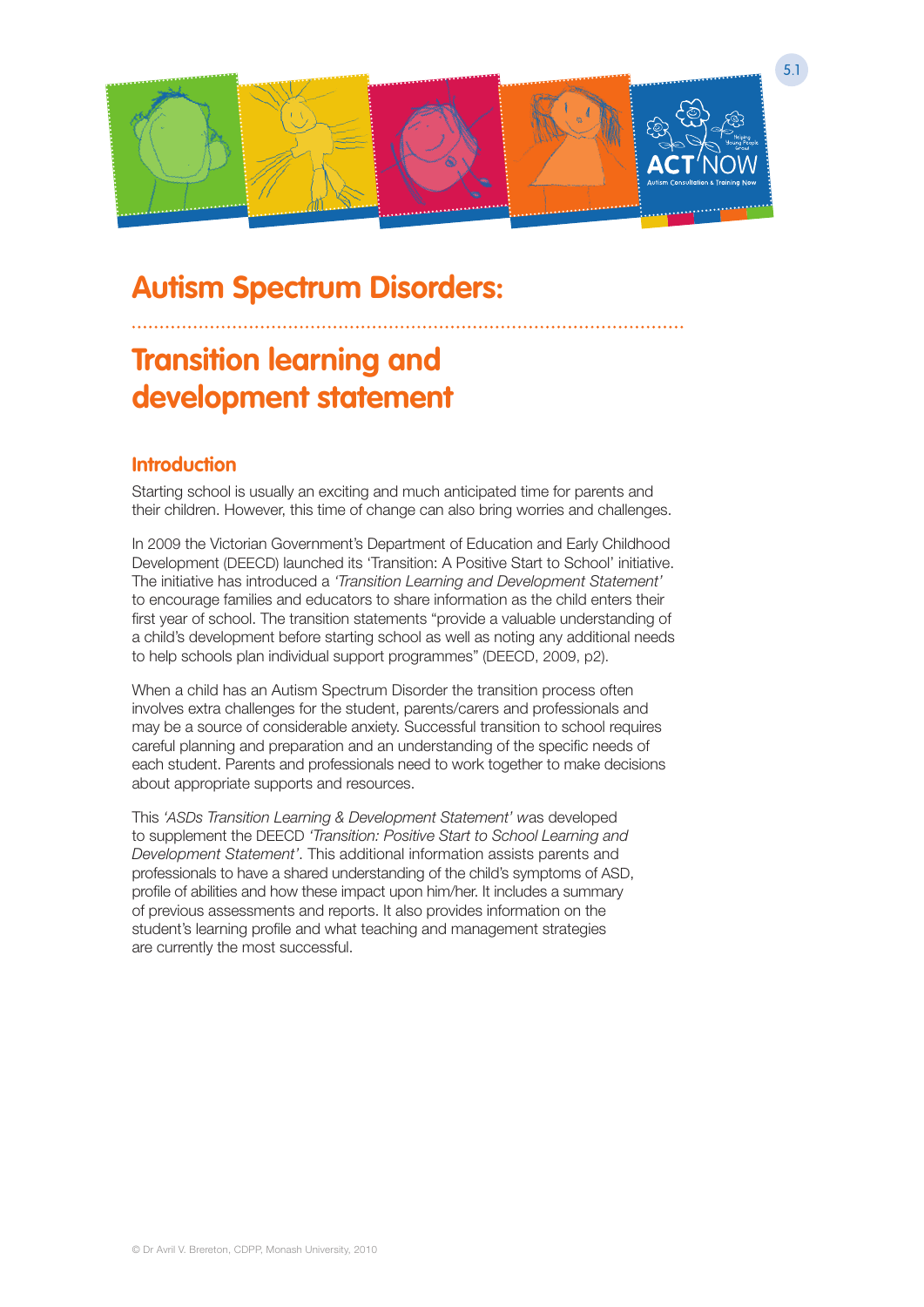# **Student's personal details**

| <b>Student's name</b>                           |            | <b>DOB</b> |
|-------------------------------------------------|------------|------------|
| <b>Home Address</b>                             |            |            |
|                                                 |            | Postcode   |
| <b>Family Details</b>                           |            |            |
| <b>Father's Name</b>                            |            |            |
| Occupation                                      |            |            |
| Address                                         |            | Postcode   |
| Telephone                                       | Email      |            |
| Mother's Name                                   |            |            |
| Occupation                                      |            |            |
| Address                                         |            |            |
|                                                 |            | Postcode   |
| Telephone                                       | Email      |            |
| Siblings                                        |            |            |
| Name                                            | <b>DOB</b> | School     |
| Name                                            | <b>DOB</b> | School     |
| Name                                            | <b>DOB</b> | School     |
|                                                 |            |            |
| <b>Early Childhood Service contacts</b><br>Name |            |            |
| Telephone                                       | Email      |            |
| Name                                            |            |            |
| Telephone                                       | Email      |            |
| Name                                            |            |            |
| Telephone                                       | Email      |            |
|                                                 |            |            |
| <b>Other services involved</b>                  |            |            |
| Name                                            |            |            |
| Telephone                                       | Email      |            |
| Name                                            |            |            |
| Telephone                                       | Email      |            |
| Name                                            |            |            |
| Telephone                                       | Email      |            |
| <b>*Transition Co-ordinator</b>                 |            |            |
| Name                                            |            |            |
| Telephone                                       | Email      |            |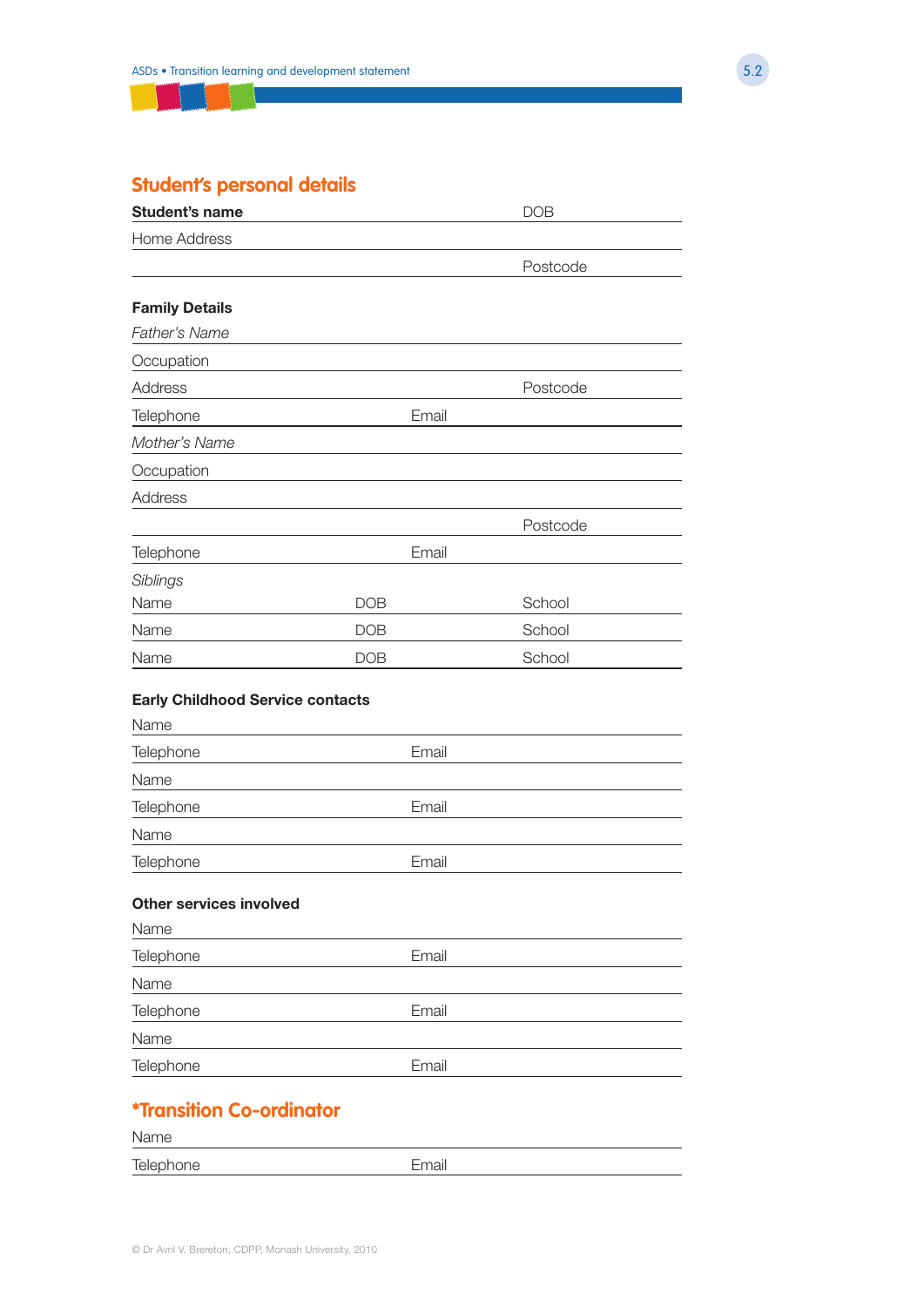### **Diagnostic and assesssment information**

#### **Diagnosis**

Diagnosed by

Date of diagnosis

#### **Cognitive assessment**

Date of Assessment

Results

#### **Communication Assessment**

Date of Assessment

Results

**Adaptive skill development** *(Fine and gross motor skills, self-help)*

Date of Assessment

**Results** 

#### **Other**

Date of Assessment

**Results**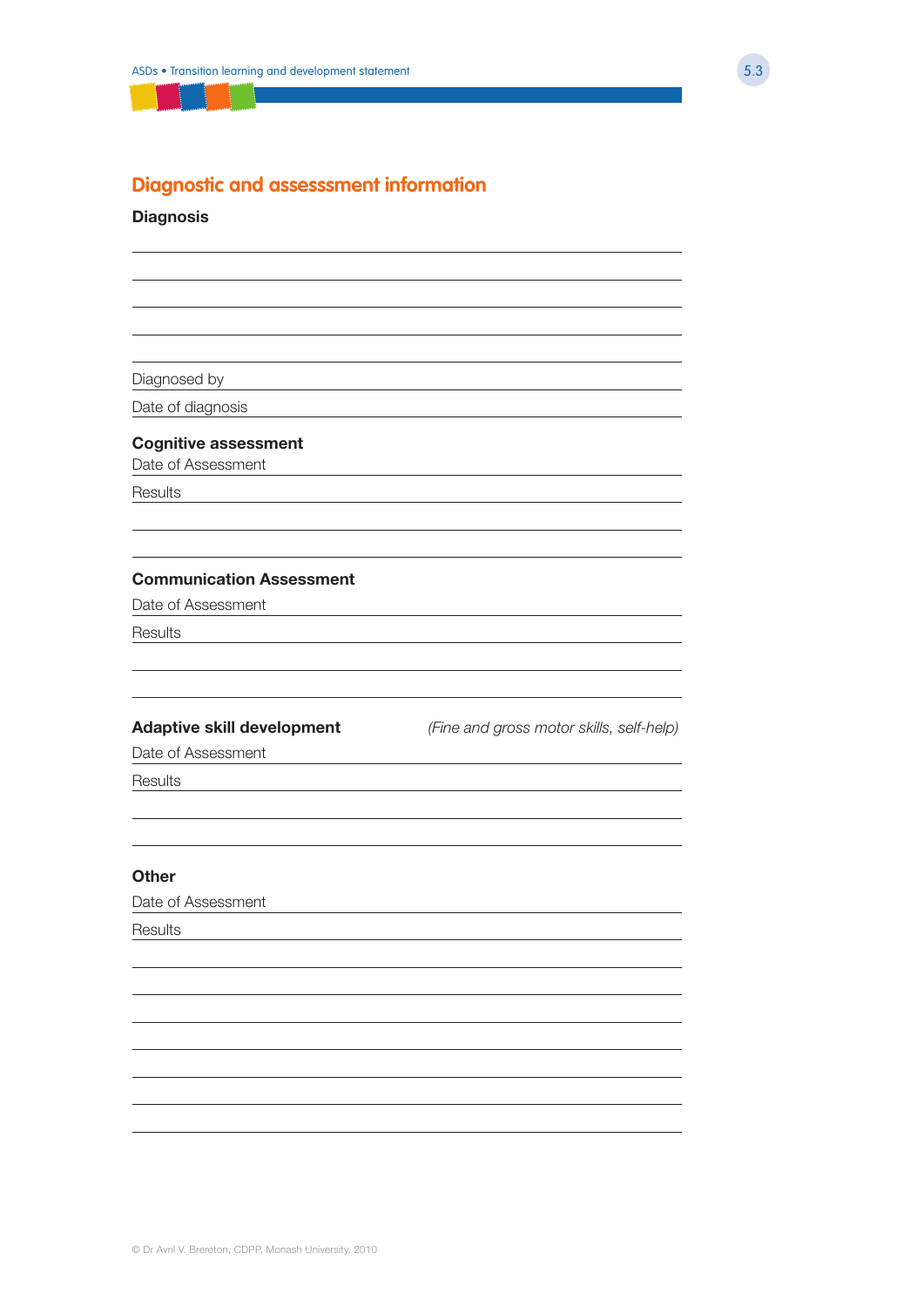### **1. Current ASD symptoms**

#### **Social interaction**

Impaired use of non-verbal behaviours such as eye-to-eye gaze, facial expression, posture and gesture to interact socially *Describe:*

Failure to develop peer relationships appropriate to developmental level *Describe:*

A lack of spontaneous seeking to share enjoyment, interests or achievements with other people by bringing, showing and sharing *Describe:*

Lack of social or emotional reciprocity *Describe:*

#### **Communication**

Delay in, or lack of, speech not compensated for by mime or gesture *Describe:*

Impaired ability to initiate or sustain a conversation *Describe:*

Stereotyped and repetitive use of language or idiosyncratic language *Describe:*

Lack of varied spontaneous make-believe play or social imitative play appropriate to developmental level *Describe:*

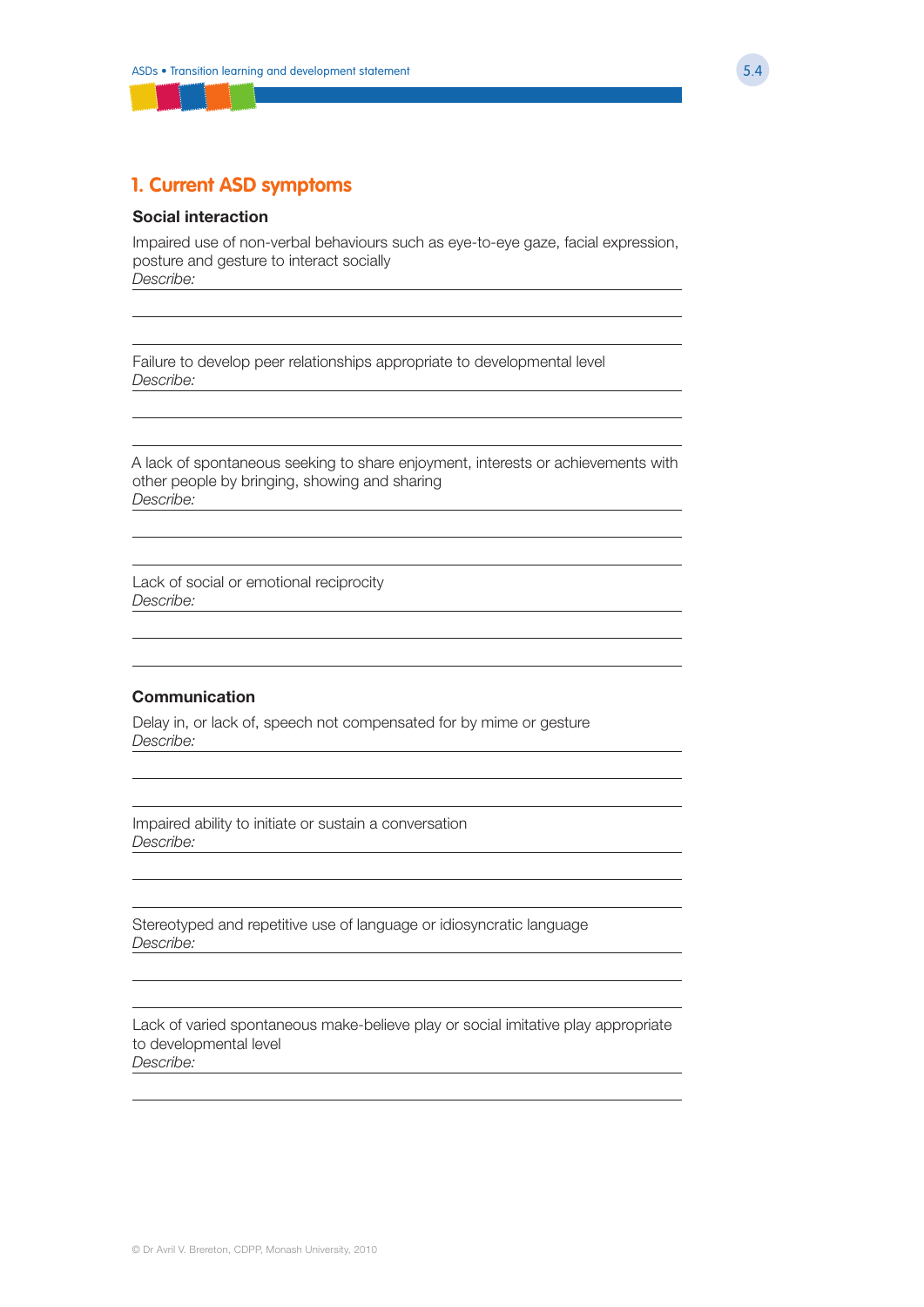#### **Restricted, repetitive and stereotyped behaviour, interests and activities**

Preoccupation with stereotyped and restricted patterns of interest *Describe:*

Adherence to specific, non-functional routines or rituals *Describe:*

Stereotyped and repetitive motor mannerisms *Describe:*

Persistent preoccupation with parts of objects *Describe:*

### **2. Health and associated features**

Health:

Diet/Fussy eating:

Sleep:

Fine and Gross Motor:

Sensory Disturbance:

© Dr Avril V. Brereton, CDPP, Monash University, 2010

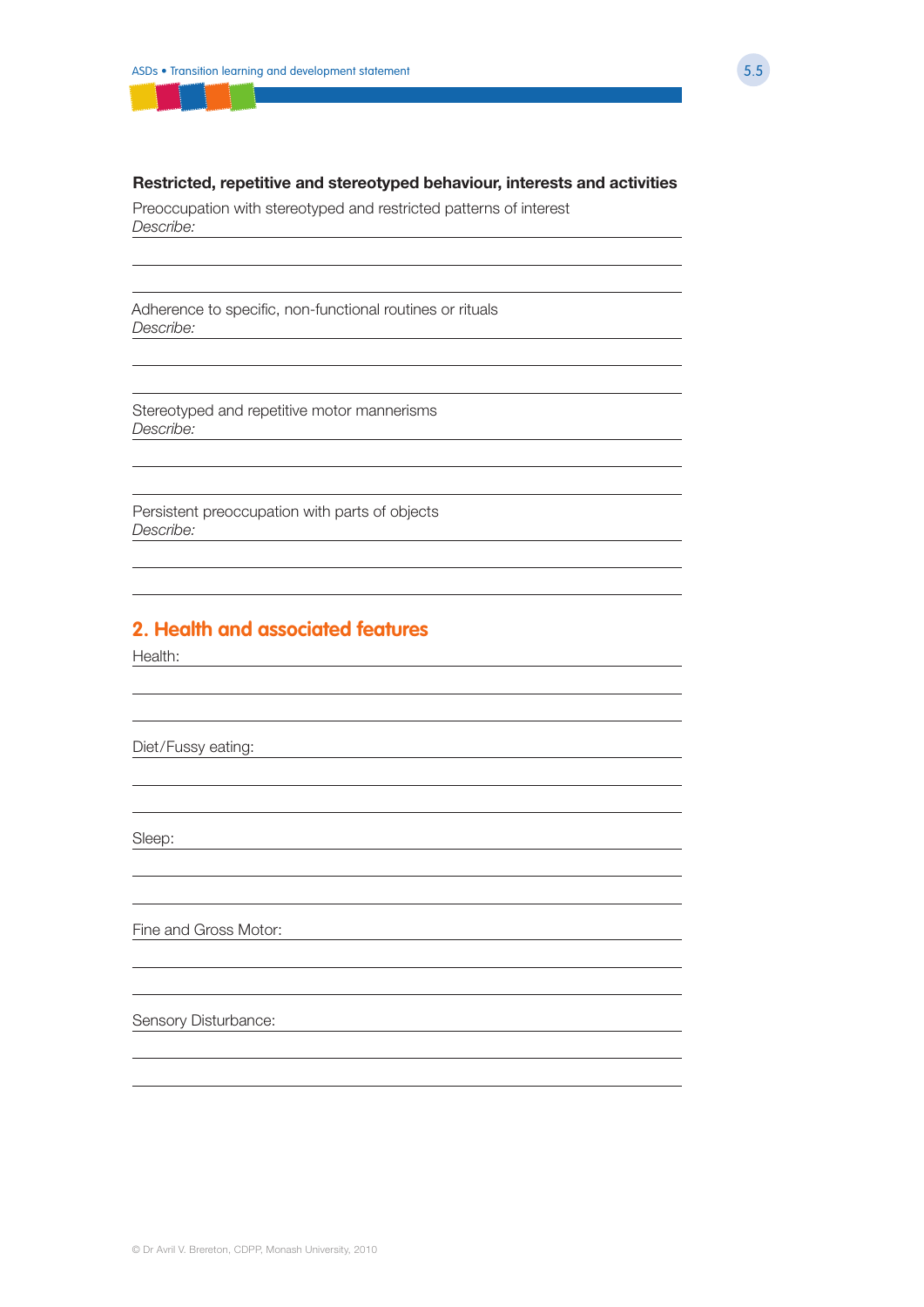### **3. Cognitive profile, thinking and learning**

What are the student's strengths, weaknesses and emerging skills?

What are the student's particular areas of interest or talent?

What motivates the student?

Is the student easily distracted?

Does the student cope with change?

Does the student persist with difficult tasks?

Can the student generalise skills and learning? (people, settings and equipment)

Can the student organise and sequence information?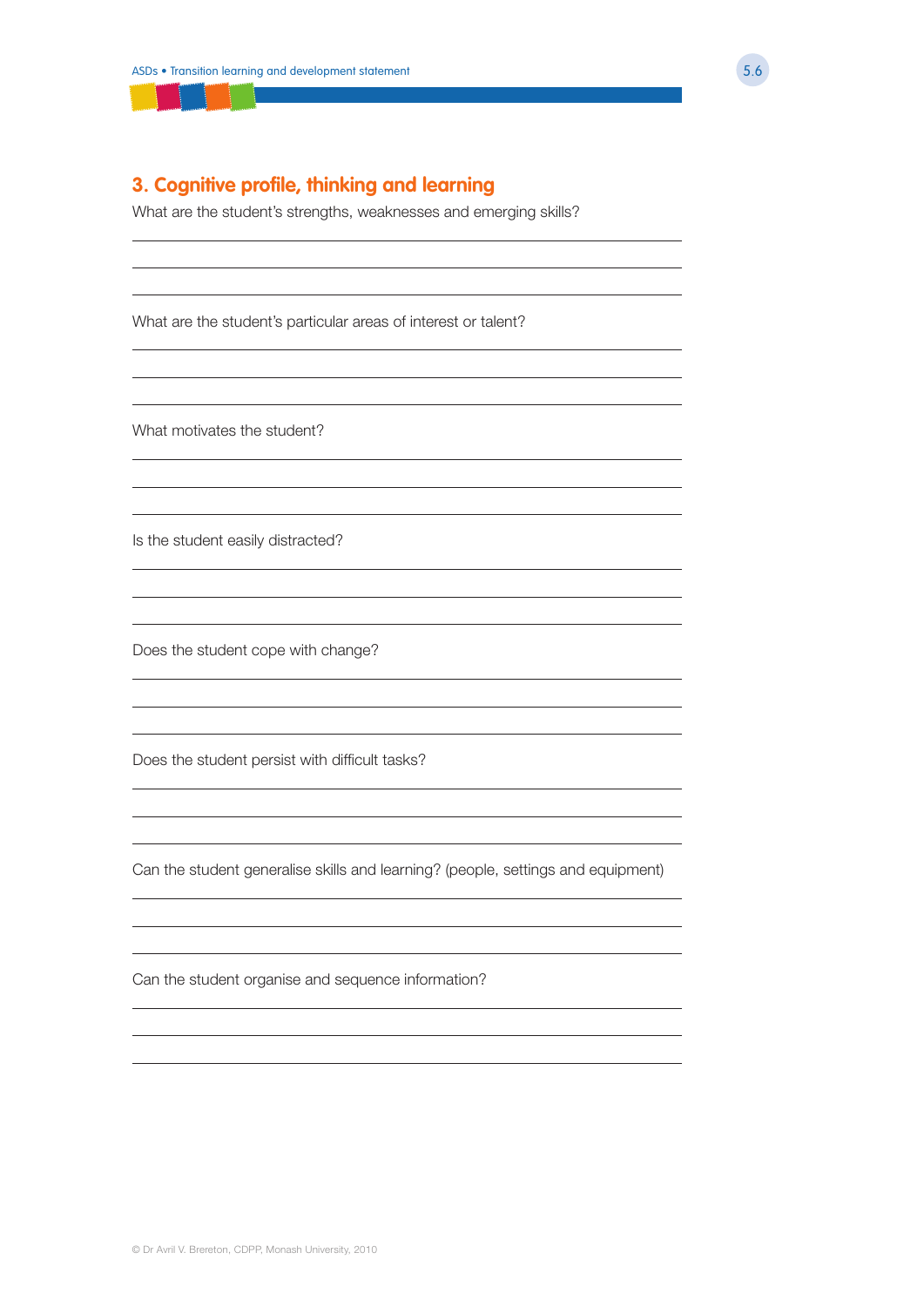

# **4. Communication**

Visual supports currently used

| <b>Communication skills</b>                                | <b>Comments and management</b><br>(What does the student do or say?) |
|------------------------------------------------------------|----------------------------------------------------------------------|
| Maintain appropriate<br>distance from others               |                                                                      |
| Use non-verbal<br>communication<br>(eye contact, gestures) |                                                                      |
| Respond to others'<br>non-verbal<br>communication          |                                                                      |
| Use appropriate tone<br>of voice                           |                                                                      |
| Greet familiar and<br>unfamiliar people                    |                                                                      |
| Introduce him/herself                                      |                                                                      |
| Initiate a conversation                                    |                                                                      |
| Join a conversation                                        |                                                                      |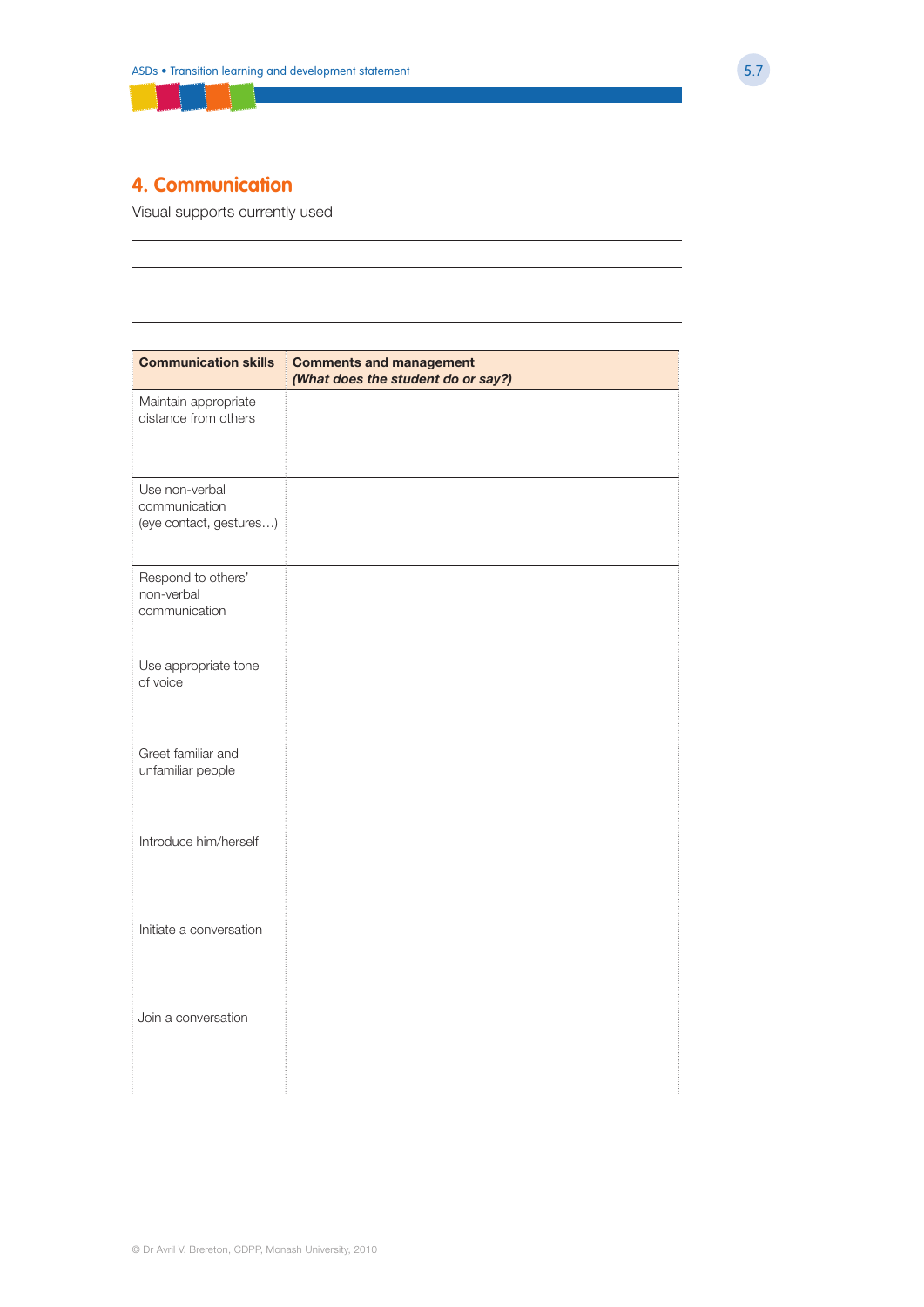| <b>Communication skills</b>                            | <b>Comments and management</b><br>(What does the student do or say?) |
|--------------------------------------------------------|----------------------------------------------------------------------|
| Maintain a conversation<br>(questions and<br>comments) |                                                                      |
| End a conversation<br>appropriately                    |                                                                      |
| Change topic/stay<br>on topic                          |                                                                      |
| Interrupt others<br>appropriately                      |                                                                      |
| Ask for help                                           |                                                                      |
| Request information<br>(peers and adults)              |                                                                      |
| Understand irony,<br>metaphor, sarcasm                 |                                                                      |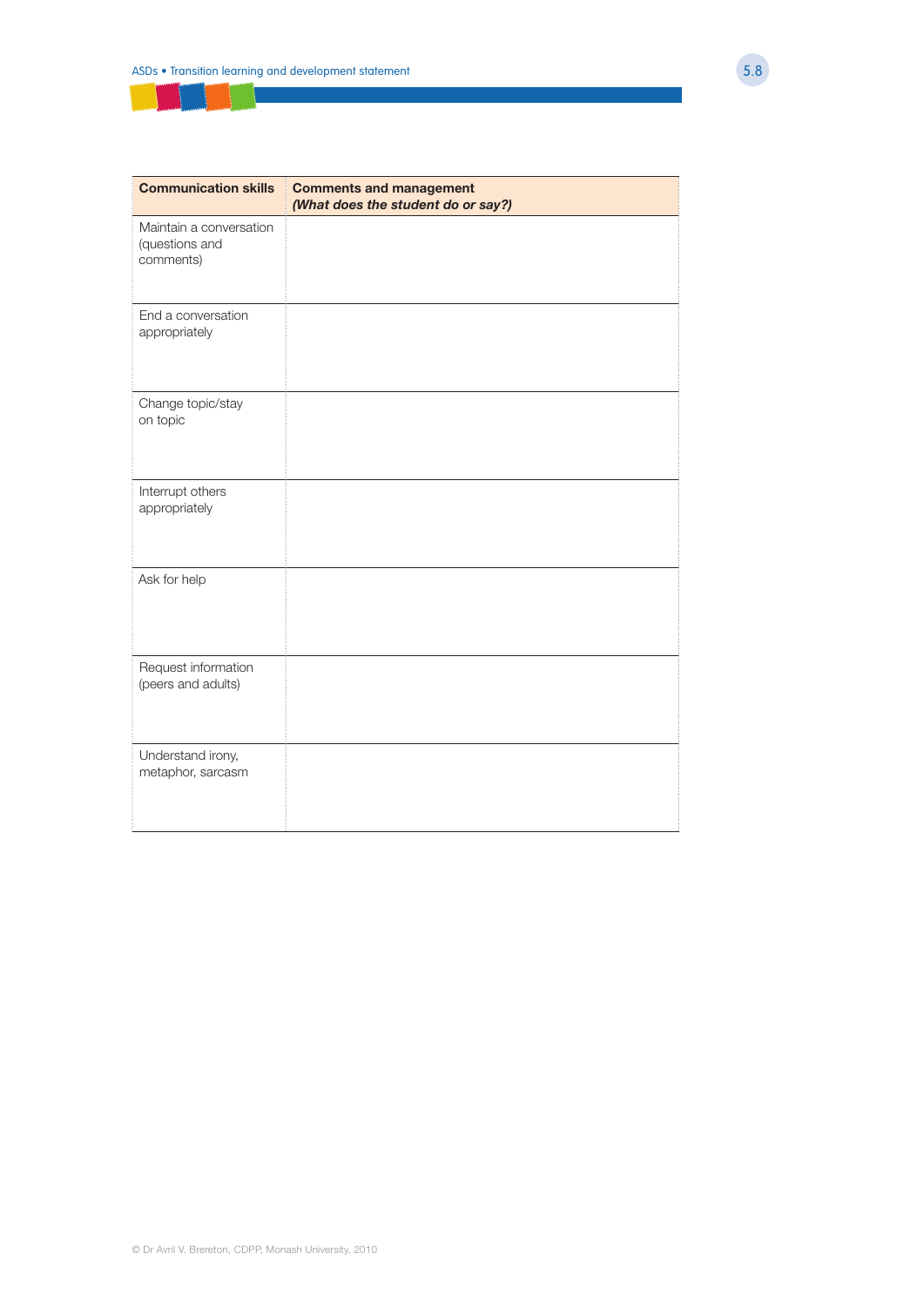### **5. Social relating and play**

Is the student happiest doing his/her own thing?

Does s/he prefer to be with or make more approaches to peers, adults or younger children?

How does the child currently fill in his/her day?

What are the child's favourite play activities?

Can s/he use imagination in play?

Does s/he understand the rules of play?

| <b>Social skills</b>                  | <b>Comments and management</b><br>(What does the student do or say?) |
|---------------------------------------|----------------------------------------------------------------------|
| Take turns in games                   |                                                                      |
| Share                                 |                                                                      |
| Join in with others'<br>activities    |                                                                      |
| Ask others to join<br>in with him/her |                                                                      |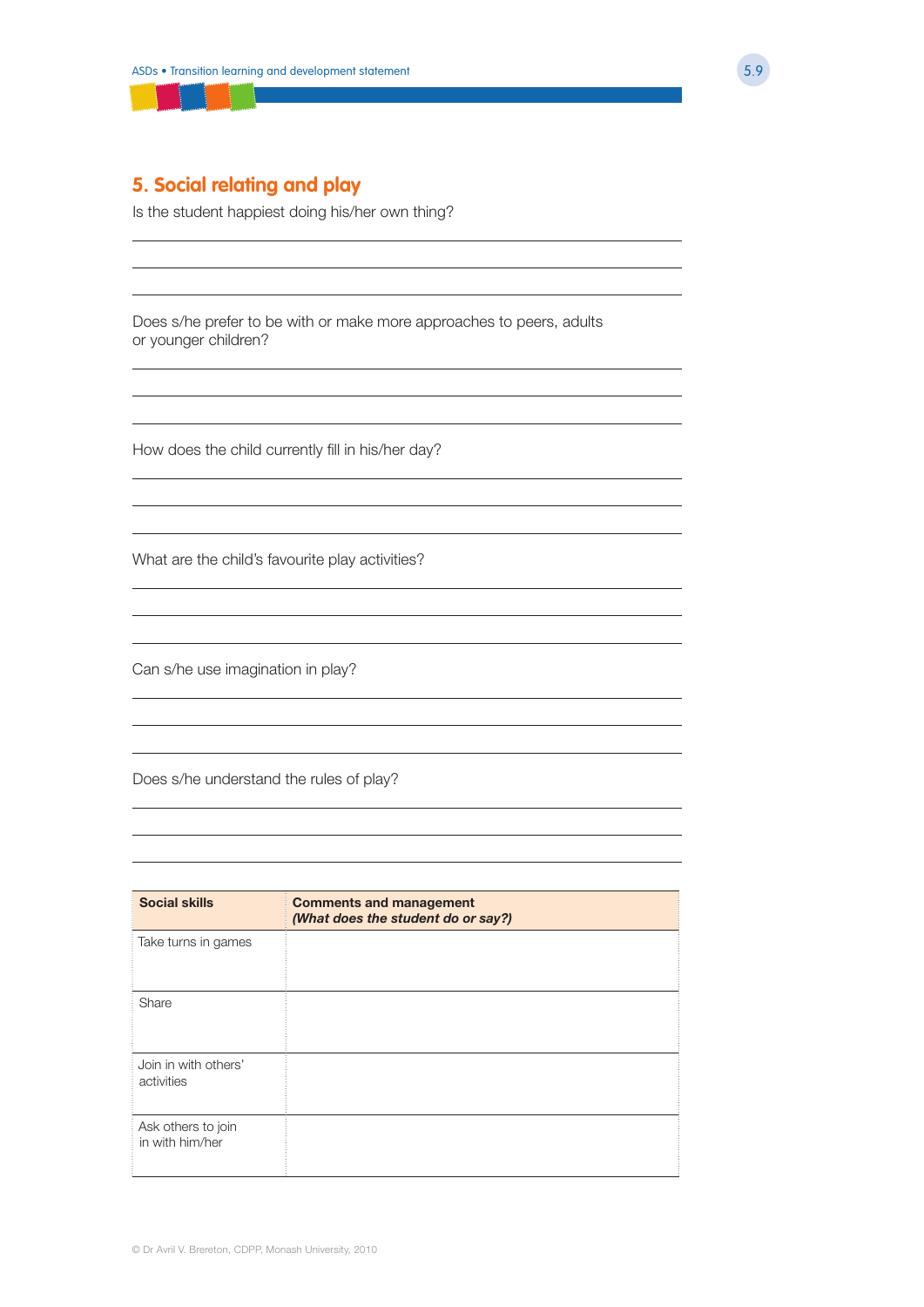| <b>Social skills</b>                                     | <b>Comments and management</b><br>(What does the student do or say?) |
|----------------------------------------------------------|----------------------------------------------------------------------|
| Offer help                                               |                                                                      |
| Compromise                                               |                                                                      |
| Deal with winning<br>and losing                          |                                                                      |
| Finish a game<br>or activity                             |                                                                      |
| 'Tell on' others                                         |                                                                      |
| Touch familiar and<br>unfamiliar people<br>appropriately |                                                                      |
| Deal with peer pressure                                  |                                                                      |
| Seek attention                                           |                                                                      |
| Request permission                                       |                                                                      |
| Receive or give<br>a compliment                          |                                                                      |
| Accept criticism                                         |                                                                      |
| Deal with making<br>a mistake                            |                                                                      |
| Try something new                                        |                                                                      |
| Assert him/herself                                       |                                                                      |
| Accept 'no'                                              |                                                                      |
| Deal with<br>teasing/bullying                            |                                                                      |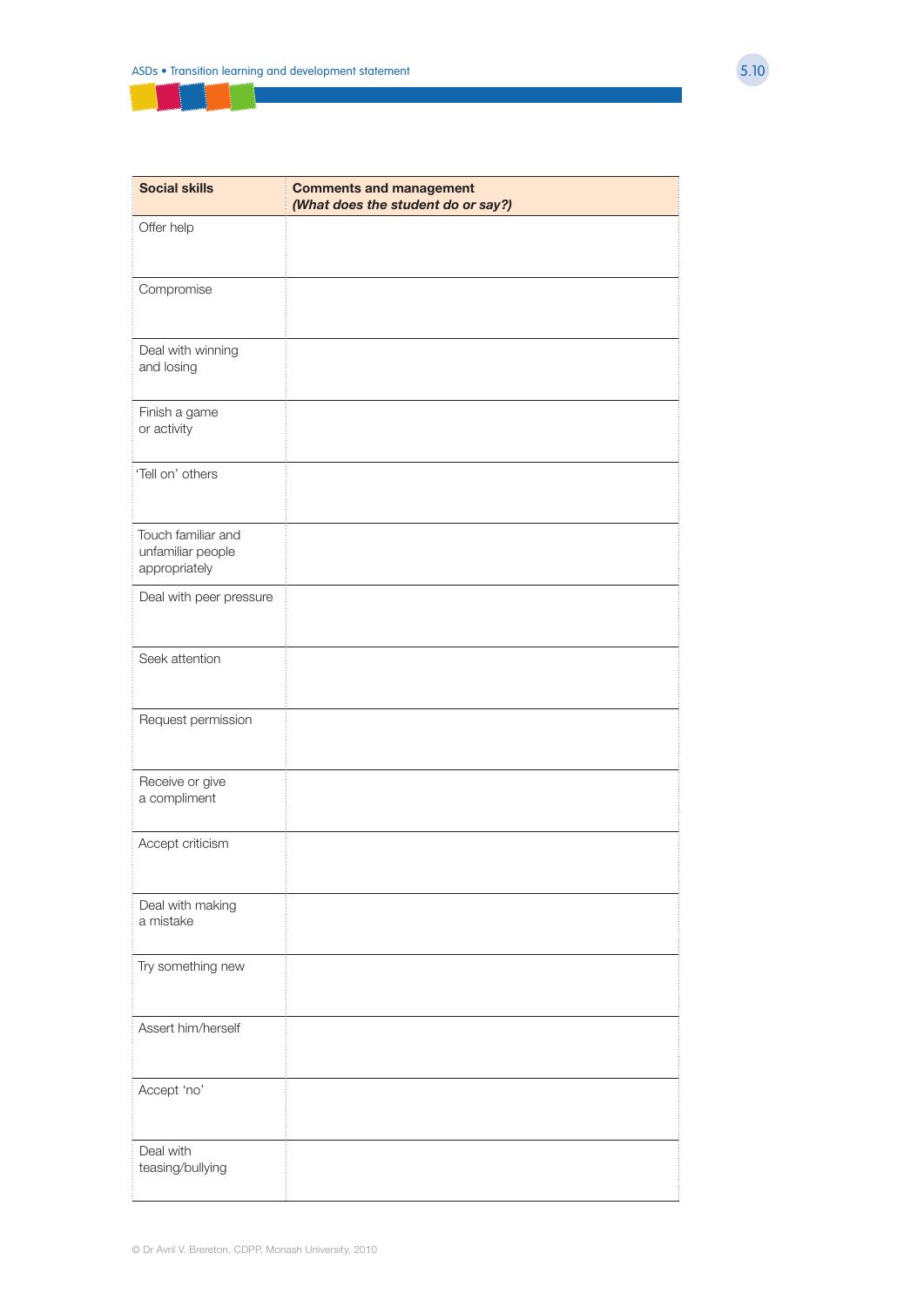## **6. Emotions and behaviour**

| <b>Emotions</b>  | <b>Comments and management</b><br>(What does the student do or say?) |
|------------------|----------------------------------------------------------------------|
| Happiness        |                                                                      |
| Sadness          |                                                                      |
| Anger            |                                                                      |
| Fear             |                                                                      |
| Confusion        |                                                                      |
| Worries/concerns |                                                                      |
| Frustration      |                                                                      |
| Humour           |                                                                      |
| Excitement       |                                                                      |
| Disappointment   |                                                                      |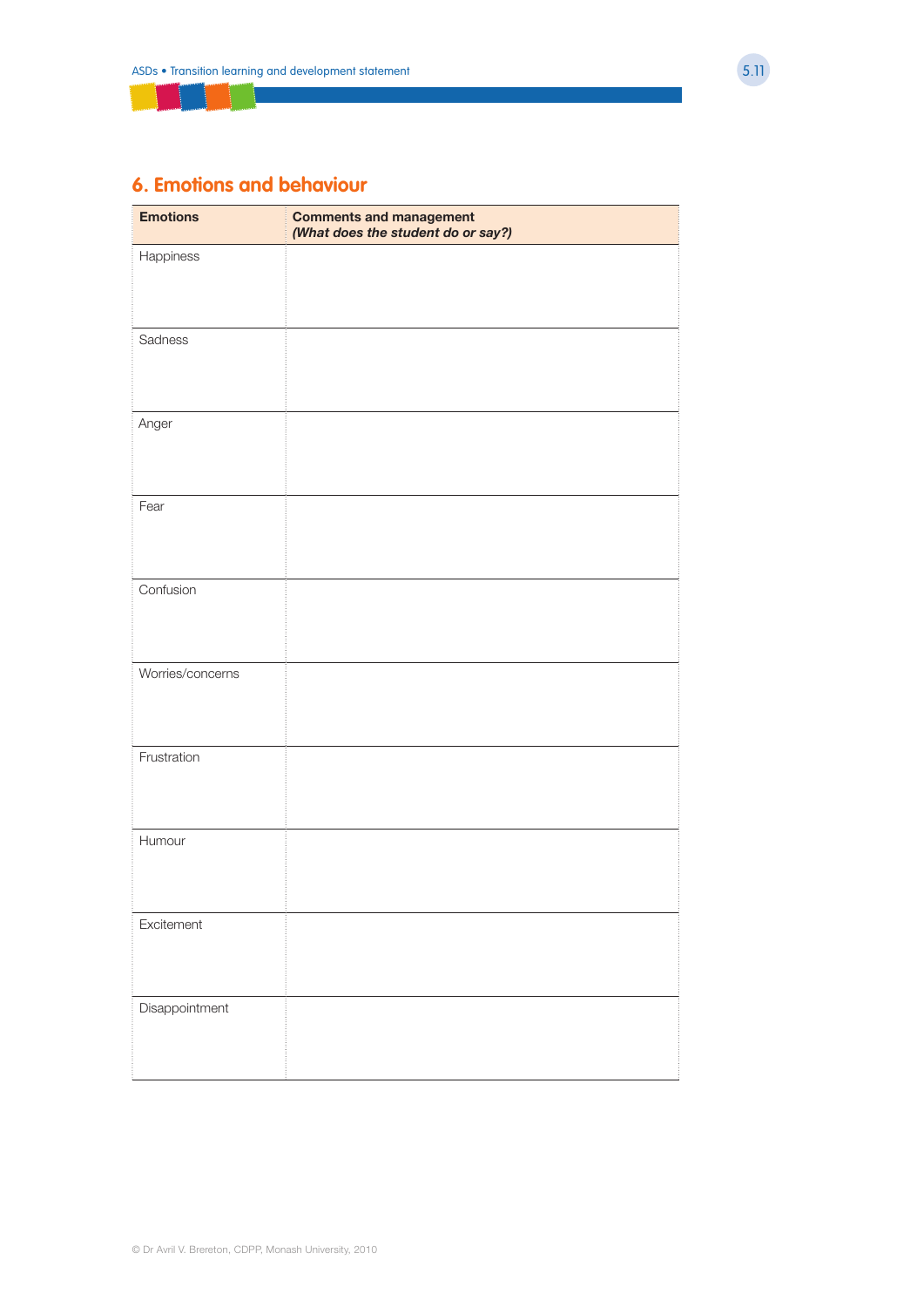### **Training needs and supports for staff**

| 2.       |  |  |  |
|----------|--|--|--|
| ◠<br>. . |  |  |  |
| Λ        |  |  |  |
| 5        |  |  |  |
|          |  |  |  |

### **Student Services/Consultants who may be required Psychologist**

Contact details **Organisation Speech Pathologist** Contact details **Organisation Occupational Therapist** Contact details **Organisation Social Worker** Contact details **Organisation Visiting Teacher** Contact details **Organisation Psychiatrist** Contact details **Organisation Other** Contact details **Organisation**